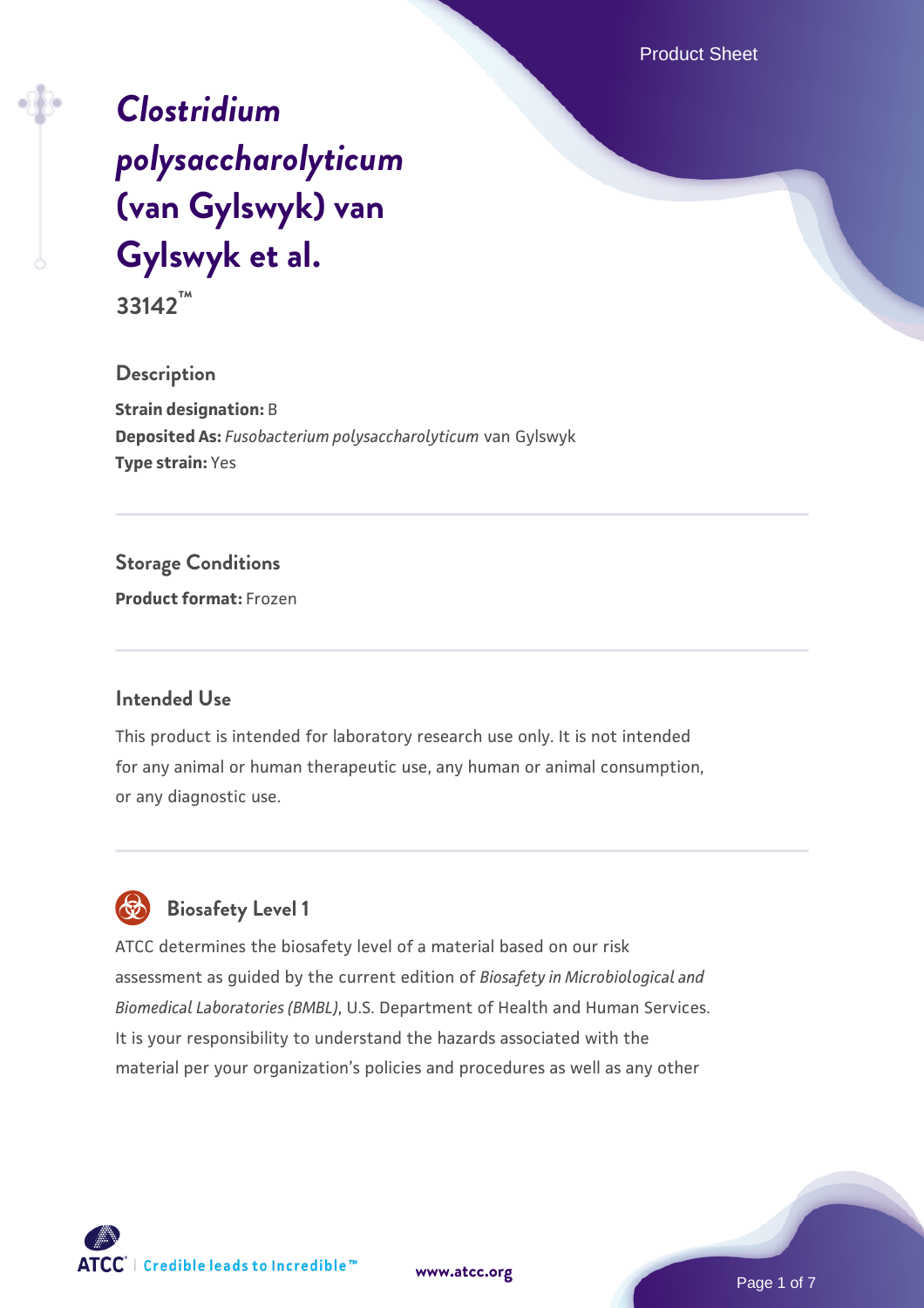applicable regulations as enforced by your local or national agencies.

ATCC highly recommends that appropriate personal protective equipment is always used when handling vials. For cultures that require storage in liquid nitrogen, it is important to note that some vials may leak when submersed in liquid nitrogen and will slowly fill with liquid nitrogen. Upon thawing, the conversion of the liquid nitrogen back to its gas phase may result in the vial exploding or blowing off its cap with dangerous force creating flying debris. Unless necessary, ATCC recommends that these cultures be stored in the vapor phase of liquid nitrogen rather than submersed in liquid nitrogen.

#### **Certificate of Analysis**

For batch-specific test results, refer to the applicable certificate of analysis that can be found at www.atcc.org.

### **Growth Conditions**

**Medium:**  [ATCC Medium 1560: Cellulolytic medium with rumen fluid](https://www.atcc.org/-/media/product-assets/documents/microbial-media-formulations/atcc-medium-1560.pdf?rev=6a983853c1e549b7b401adf79acebf4b) **Temperature:** 37°C **Atmosphere:** Anaerobic

#### **Handling Procedures**

1. Open and rapidly thaw the vial under gas, then aseptically transfer this aliquot into a tube of #1560 broth. Make several serial dilutions since the cryoprotectant may be inhibitory to growth. Growth should appear in the



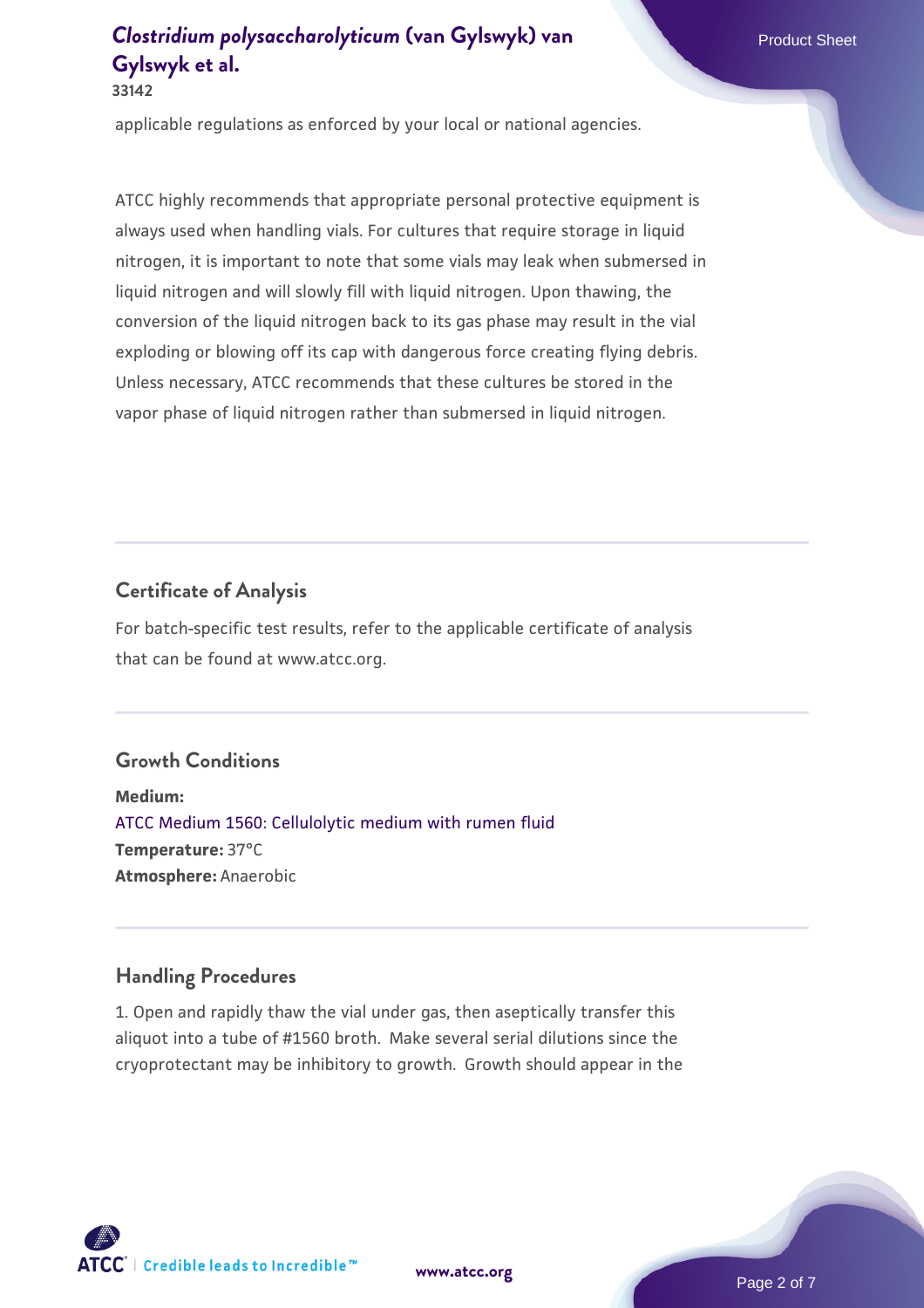#### **33142**

second tube. Plate 0.1 ml of the inoculated culture onto a non-selective medium to check for aerobic contamination.

2. Incubate tubes under an anaerobic atmosphere at 37°C. Incubate the purity check plate aerobically.

3. Within 24 to 48 hours, growth should be evident by turbidity and smooth pellicle in the broth. No growth should occur on the agar plate incubated aerobically.

ANAEROBIC CONDITIONS:

 Anaerobic conditions for transfer may be obtained by any of the following:

·Use of an anaerobic gas chamber,

·Placement of test tubes under a gassing cannula system hooked to anaerobic gas, or

· Transfer from one stoppered anaerobic test tube to another using a prereduced syringe.

 Anaerobic conditions for incubation may be obtained by any of the following:

· Loose screw caps on test tubes in anaerobic chamber,

· Loose screw caps on test tubes in an activated anaerobic gas pack jar, or

· Use of sterile butyl rubber stoppers on test tubes so that an anaerobic gas headspace is retained.

1. Open and rapidly thaw the vial under gas, then aseptically transfer this aliquot into a tube of #1560 broth. Make several serial dilutions since the cryoprotectant may be inhibitory to growth. Growth should appear in the second tube. Plate 0.1 ml of the inoculated culture onto a non-selective medium to check for aerobic contamination.

2. Incubate tubes under an anaerobic atmosphere at 37oC. Incubate the purity check plate aerobically.

3. Within 24 to 48 hours, growth should be evident by turbidity and smooth

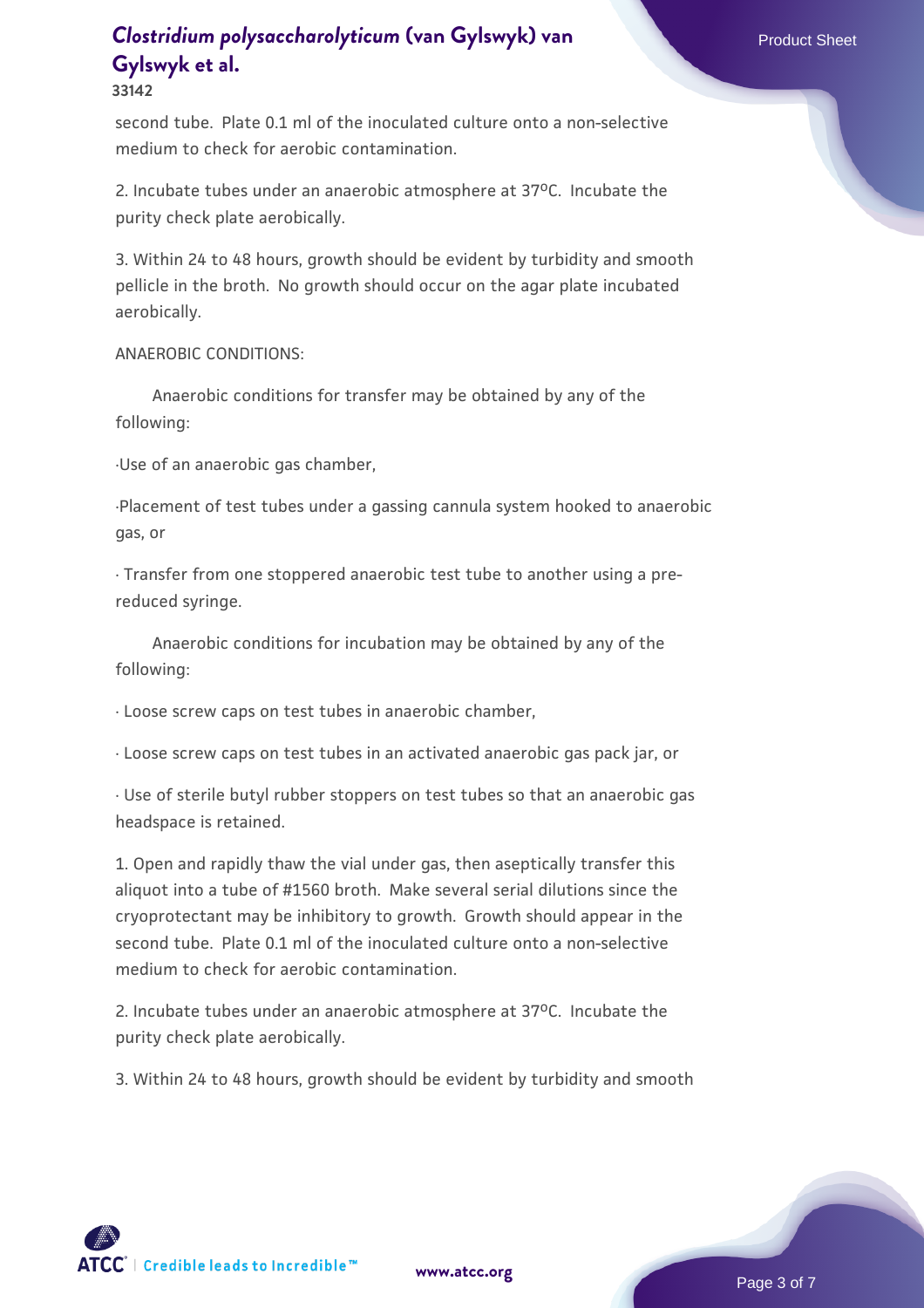**33142**

pellicle in the broth. No growth should occur on the agar plate incubated aerobically.

ANAEROBIC CONDITIONS:

 Anaerobic conditions for transfer may be obtained by any of the following:

·Use of an anaerobic gas chamber,

·Placement of test tubes under a gassing cannula system hooked to anaerobic gas, or

· Transfer from one stoppered anaerobic test tube to another using a prereduced syringe.

 Anaerobic conditions for incubation may be obtained by any of the following:

· Loose screw caps on test tubes in anaerobic chamber,

· Loose screw caps on test tubes in an activated anaerobic gas pack jar, or

· Use of sterile butyl rubber stoppers on test tubes so that an anaerobic gas headspace is retained.

### **Material Citation**

If use of this material results in a scientific publication, please cite the material in the following manner: *Clostridium polysaccharolyticum* (van Gylswyk) van Gylswyk et al. (ATCC 33142)

#### **References**

References and other information relating to this material are available at www.atcc.org.

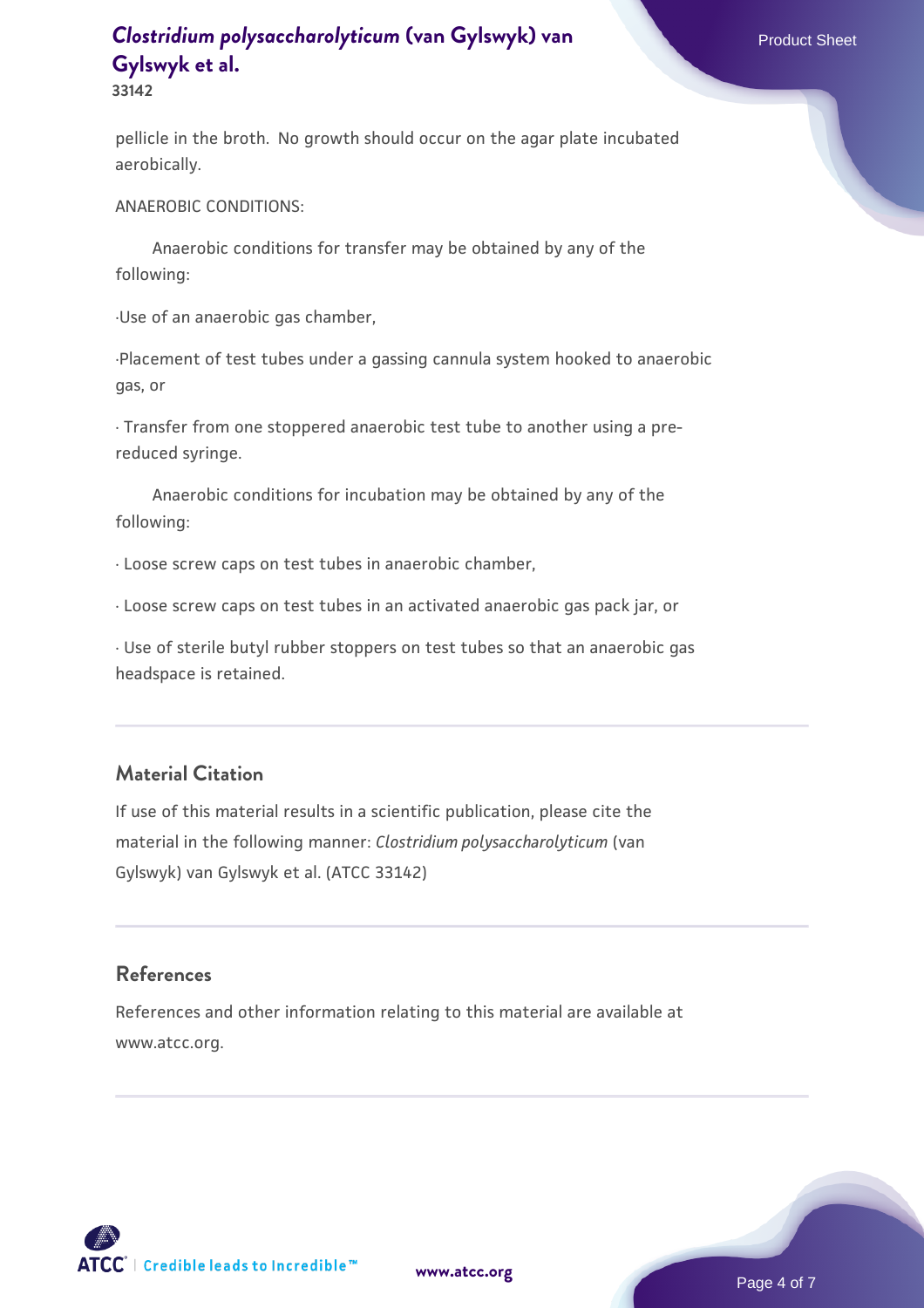**33142**

### **Warranty**

The product is provided 'AS IS' and the viability of ATCC<sup>®</sup> products is warranted for 30 days from the date of shipment, provided that the customer has stored and handled the product according to the information included on the product information sheet, website, and Certificate of Analysis. For living cultures, ATCC lists the media formulation and reagents that have been found to be effective for the product. While other unspecified media and reagents may also produce satisfactory results, a change in the ATCC and/or depositor-recommended protocols may affect the recovery, growth, and/or function of the product. If an alternative medium formulation or reagent is used, the ATCC warranty for viability is no longer valid. Except as expressly set forth herein, no other warranties of any kind are provided, express or implied, including, but not limited to, any implied warranties of merchantability, fitness for a particular purpose, manufacture according to cGMP standards, typicality, safety, accuracy, and/or noninfringement.

### **Disclaimers**

This product is intended for laboratory research use only. It is not intended for any animal or human therapeutic use, any human or animal consumption, or any diagnostic use. Any proposed commercial use is prohibited without a license from ATCC.

While ATCC uses reasonable efforts to include accurate and up-to-date information on this product sheet, ATCC makes no warranties or representations as to its accuracy. Citations from scientific literature and patents are provided for informational purposes only. ATCC does not warrant that such information has been confirmed to be accurate or complete and the customer bears the sole responsibility of confirming the accuracy and completeness of any such information.

This product is sent on the condition that the customer is responsible for and assumes all risk and responsibility in connection with the receipt, handling,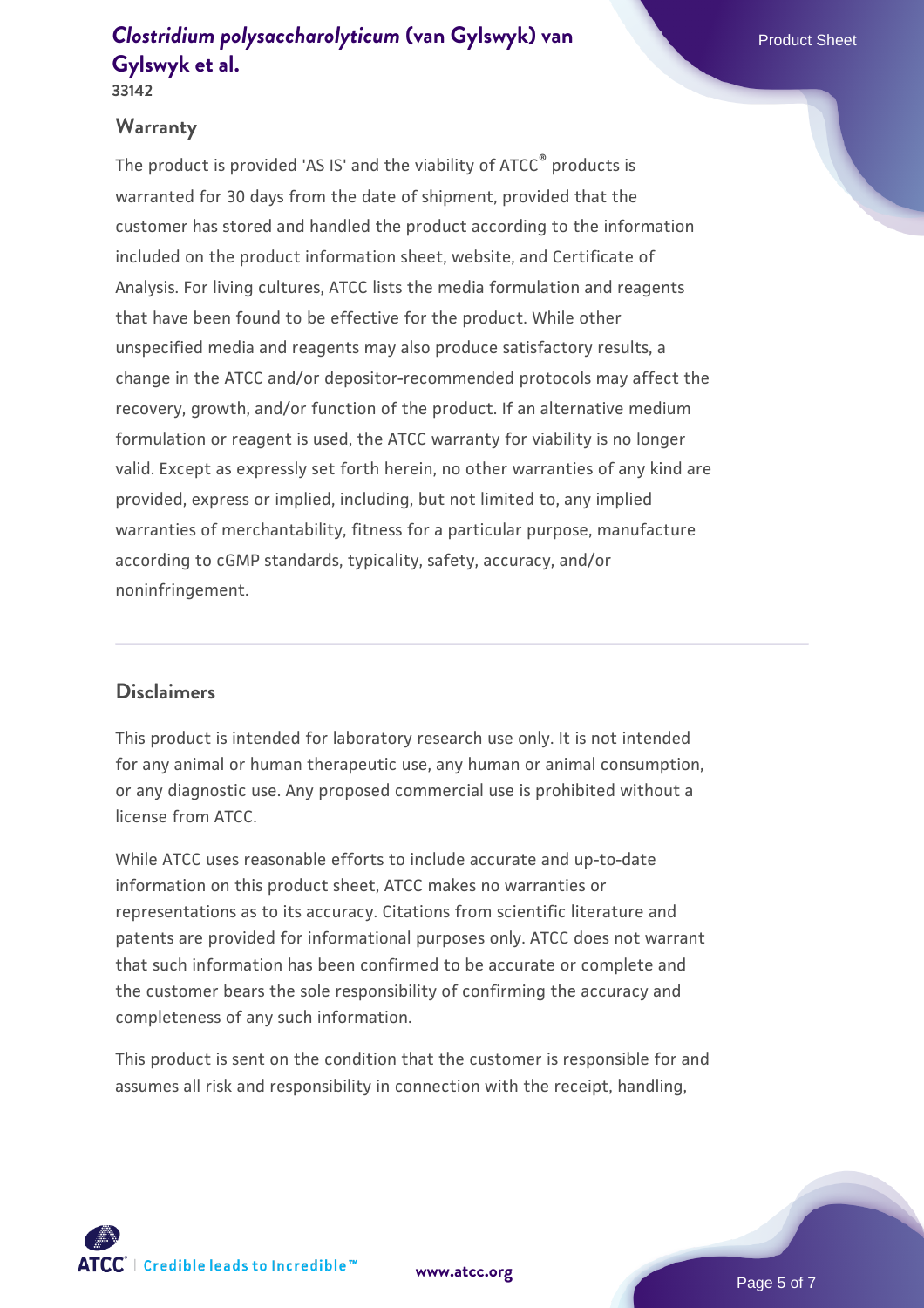**33142**

storage, disposal, and use of the ATCC product including without limitation taking all appropriate safety and handling precautions to minimize health or environmental risk. As a condition of receiving the material, the customer agrees that any activity undertaken with the ATCC product and any progeny or modifications will be conducted in compliance with all applicable laws, regulations, and guidelines. This product is provided 'AS IS' with no representations or warranties whatsoever except as expressly set forth herein and in no event shall ATCC, its parents, subsidiaries, directors, officers, agents, employees, assigns, successors, and affiliates be liable for indirect, special, incidental, or consequential damages of any kind in connection with or arising out of the customer's use of the product. While reasonable effort is made to ensure authenticity and reliability of materials on deposit, ATCC is not liable for damages arising from the misidentification or misrepresentation of such materials.

Please see the material transfer agreement (MTA) for further details regarding the use of this product. The MTA is available at www.atcc.org.

#### **Copyright and Trademark Information**

© ATCC 2021. All rights reserved.

ATCC is a registered trademark of the American Type Culture Collection.

#### **Revision**

This information on this document was last updated on 2021-05-19

#### **Contact Information**

ATCC 10801 University Boulevard Manassas, VA 20110-2209 USA